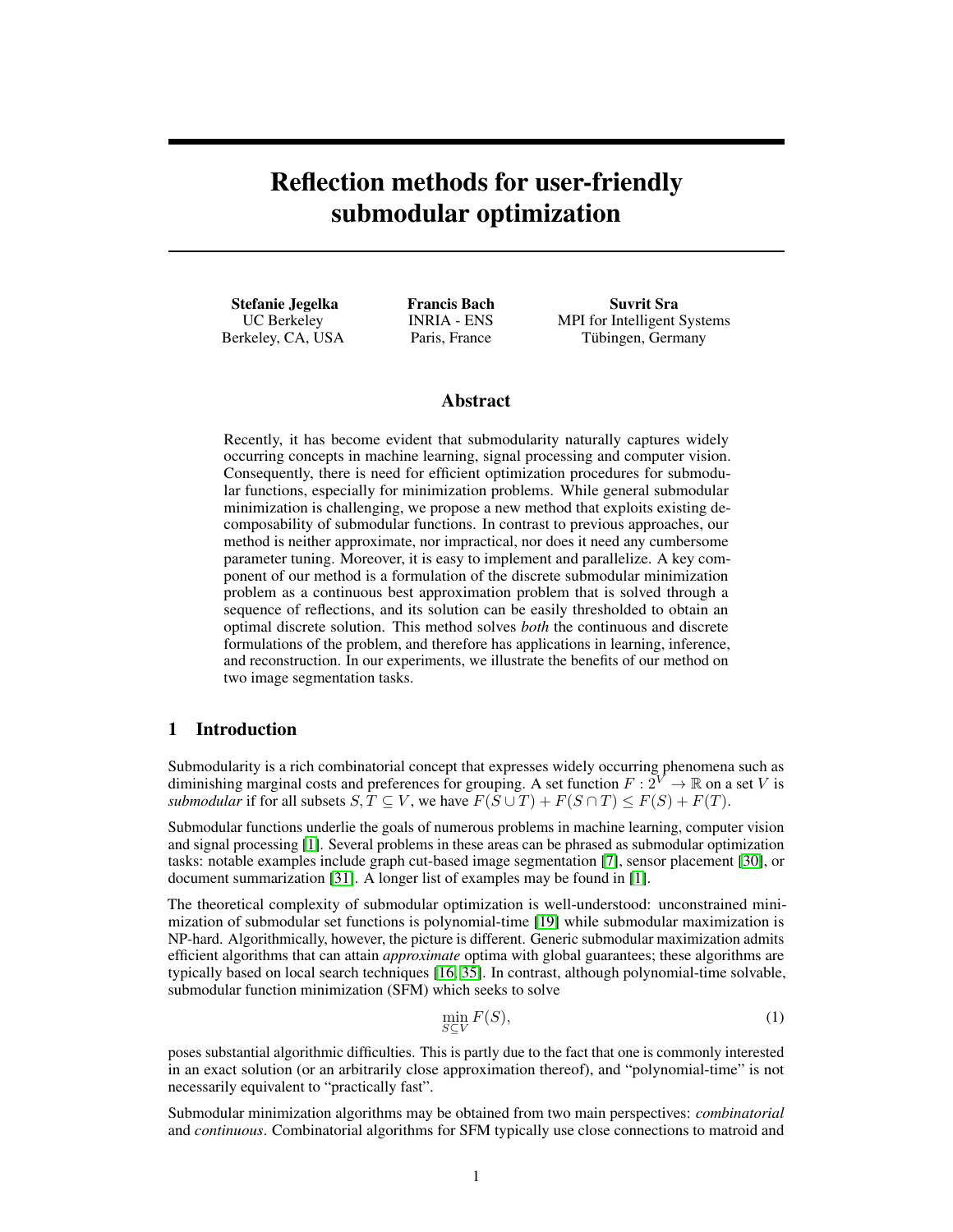maximum flow methods; the currently theoretically fastest combinatorial algorithm for SFM scales as  $O(n^6 + n^5 \tau)$ , where  $\tau$  is the time to evaluate the function oracle [37] (for an overview of other algorithms, see e.g., [33]). These combinatorial algorithms are typically nontrivial to implement.

Continuous methods offer an alternative by instead minimizing a *convex extension*. This idea exploits the fundamental connection between a submodular function F and its *Lovász extension*  $f$  [32], which is continuous and convex. The SFM problem (1) is then equivalent to

$$
\min_{x \in [0,1]^n} f(x). \tag{2}
$$

The Lovász extension  $f$  is nonsmooth, so we might have to resort to subgradient methods. While a fundamental result of Edmonds [15] demonstrates that a subgradient of  $f$  can be computed in  $O(n \log n)$  time, subgradient methods can be sensitive to choices of the step size, and can be slow. They theoreticaly converge at a rate of  $O(1/\sqrt{t})$  (after t iterations). The "smoothing technique" of [36] does not in general apply here because computing a smoothed gradient is equivalent to solving the submodular minimization problem. We discuss this issue further in Section 2.

An alternative to minimizing the Lovász extension directly on  $[0, 1]^n$  is to consider a slightly modified convex problem. Specifically, the exact solution of the discrete problem  $\min_{S\subset V} F(S)$  and of its nonsmooth convex relaxation  $\min_{x \in [0,1]^n} f(x)$  may be found as a level set  $S_0 = \{k \mid x_k^* \ge 0\}$  of the unique point  $x^*$  that minimizes the strongly convex function [1, 10]:

$$
f(x) + \frac{1}{2} \|x\|^2. \tag{3}
$$

We will refer to the minimization of (3) as the *proximal* problem due to its close similarity to proximity operators used in convex optimization [12]. When  $F$  is a cut function, (3) becomes a total variation problem (see, e.g., [9] and references therein) that also occurs in other regularization problems [1]. Two noteworthy points about (3) are: (i) addition of the strongly convex component  $\frac{1}{2}||x||^2$ ; (ii) the ensuing removal of the *box-constraints*  $x \in [0, 1]^n$ . These changes allow us to consider a convex dual which is amenable to smooth optimization techniques.

Typical approaches to generic SFM include Frank-Wolfe methods [17] that have cheap iterations and  $O(1/t)$  convergence, but can be quite slow in practice (Section 5); or the minimum-normpoint/Fujishige-Wolfe algorithm [20] that has expensive iterations but finite convergence. Other recent methods are approximate [24]. In contrast to several iterative methods based on convex relaxations, we seek to obtain exact discrete solutions.

To the best of our knowledge, all generic algorithms that use only submodularity are several orders of magnitude slower than specialized algorithms when they exist (e.g., for graph cuts). However, the submodular function is not always generic and given via a black-box, but has known structure. Following [28, 29, 38, 41], we make the assumption that  $F(S) = \sum_{i=1}^{r} F_i(S)$  is a sum of sufficiently "simple" functions (see Sec. 3). This structure allows the use of (parallelizable) dual decomposition techniques for the problem in Eq. (2), with [11, 38] or without [29] Nesterov's smoothing technique, or with direct smoothing [41] techniques. But existing approaches typically have two drawbacks: (1) they use smoothing or step-size parameters whose selection may be critical and quite tedious; and (2) they still exhibit slow convergence (see Section 5).

These drawbacks arise from working with formulation (2). Our main insight is that, despite seemingly counter-intuitive, the proximal problem (3) offers a much more user-friendly tool for solving (1) than its natural convex counterpart (2), both in implementation and running time. We approach problem (3) via its dual. This allows decomposition techniques which combine well with orthogonal projection and reflection methods that (a) exhibit faster convergence, (b) are easily parallelizable, (c) require no extra hyperparameters, and (d) are extremely easy to implement.

The main three algorithms that we consider are: (i) dual block-coordinate descent (equivalently, primal-dual proximal-Dykstra), which was already shown to be extremely efficient for total variation problems [2] that are special cases of Problem (3); (ii) Douglas-Rachford splitting using the careful variant of [4], which for our formulation (Section 4.2) requires no hyper-parameters; and (iii) accelerated projected gradient [5]. We will see these alternative algorithms can offer speedups beyond known efficiencies. Our observations have two implications: first, from the viewpoint of solving Problem (3), they offers speedups for often occurring denoising and reconstruction problems that employ total variation. Second, our experiments suggest that projection and reflection methods can work very well for solving the combinatorial problem (1).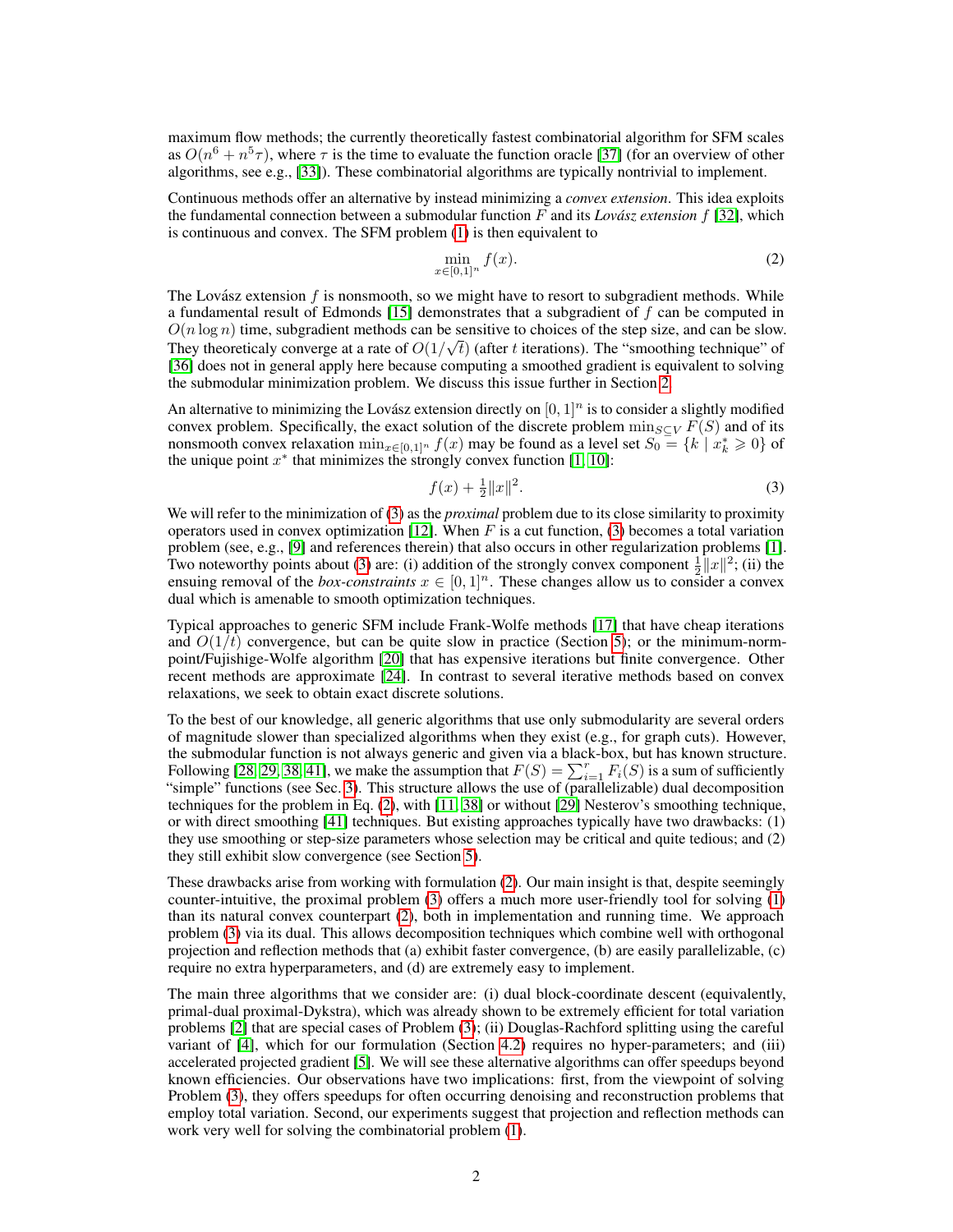In summary, we make the following contributions: (1) In Section 3, we cast the problem of minimizing decomposable submodular functions as an orthogonal projection problem and show how existing optimization techniques may be brought to bear on this problem, to obtain fast, easy-to-code and easily parallelizable algorithms. In addition, we show examples of classes of functions amenable to our approach. In particular, for *simple* functions, i.e., those for which minimizing  $F(S) - a(S)$ is easy for all vectors<sup>1</sup>  $a \in \mathbb{R}^n$ , the problem in Eq. (3) may be solved in  $O(\log \frac{1}{\epsilon})$  calls to such minimization routines, to reach a precision  $\varepsilon$  (Section 2,3). (2) In Section 5, we demonstrate the empirical gains of using accelerated proximal methods, Douglas-Rachford and block coordinate descent methods over existing approaches: fewer hyperparameters and faster convergence.

### 2 Review of relevant results from submodular analysis

The relevant concepts we review here are the Lovász extension, base polytopes of submodular functions, and relationships between proximal and discrete problems. For more details, see [1, 19].

Lovász extension and convexity. The power set  $2^V$  may be naturally identified with the vertices of the hypercube, i.e.,  $\{0,1\}^n$ . The Lovász extension f of any set function is defined by linear interpolation, so that for any  $S \subset V$ ,  $F(S) = f(1_S)$ . It may be computed in closed form once the components of x are sorted: if  $x_{\sigma(1)} \geq \cdots \geq x_{\sigma(n)}$ , then  $f(x) =$  $\sum_{k=1}^{n} x_{\sigma(k)} [F(\{\sigma(1), \ldots, \sigma(k)\}) - F(\{\sigma(1), \ldots, \sigma(k-1)\})]$  [32]. For the graph cut function, f is the total variation.

In this paper, we are going to use two important results: (a) if the set function  $F$  is submodular, then its Lovász extension  $f$  is convex, and (b) minimizing the set function  $F$  is equivalent to minimizing  $f(x)$  with respect to  $x \in [0,1]^n$ . Given  $x \in [0,1]^n$ , all of its level sets may be considered and the function may be evaluated (at most n times) to obtain a set  $S$ . Moreover, for a submodular function, the Lovász extension happens to be the support function of the base polytope  $B(F)$  defined as

$$
B(F) = \{ y \in \mathbb{R}^n \mid \forall S \subset V, \ y(S) \le F(S) \text{ and } y(V) = F(V) \},
$$

that is  $f(x) = \max_{y \in B(F)} y^\top x$  [15]. A maximizer of  $y^\top x$  (and hence the value of  $f(x)$ ), may be computed by the "greedy algorithm", which first sorts the components of  $w$  in decreasing order  $x_{\sigma(1)} \geqslant \cdots \geqslant x_{\sigma(n)}$ , and then compute  $y_{\sigma(k)} = F(\{\sigma(1), \ldots, \sigma(k)\}) - F(\{\sigma(1), \ldots, \sigma(k-1)\}).$ In other words, a linear function can be maximized over  $B(F)$  in time  $O(n \log n + n\tau)$  (note that the term  $n\tau$  may be improved in many special cases). This is crucial for exploiting convex duality.

Dual of discrete problem. We may derive a dual problem to the discrete problem in Eq. (1) and the convex nonsmooth problem in Eq. (2), as follows:

$$
\min_{S \subseteq V} F(S) = \min_{x \in [0,1]^n} f(x) = \min_{x \in [0,1]^n} \max_{y \in B(F)} y^\top x = \max_{y \in B(F)} \min_{x \in [0,1]^n} y^\top x = \max_{y \in B(F)} (y)_{-}(V), \tag{4}
$$

where  $(y)$  =  $\min\{y, 0\}$  applied elementwise. This allows to obtain dual certificates of optimality from any  $y \in B(F)$  and  $x \in [0,1]^n$ .

**Proximal problem.** The optimization problem (3), i.e.,  $\min_{x \in \mathbb{R}^n} f(x) + \frac{1}{2} ||x||^2$ , has intricate relations to the SFM problem [10]. Given the unique optimal solution  $x^*$  of  $(3)$ , the maximal (resp. minimal) optimizer of the SFM problem is the set  $S^*$  of nonnegative (resp. positive) elements of  $x^*$ . More precisely, solving (3) is equivalent to minimizing  $F(S) + \mu|S|$  for all  $\mu \in \mathbb{R}$ . A solution  $S_{\mu} \subseteq V$  is obtained from a solution  $x^*$  as  $S_{\mu}^* = \{i \mid x_i^* \geqslant \mu\}$ . Conversely,  $x^*$  may be obtained from all  $S^*_{\mu}$  as  $x^*_{k} = \sup \{ \mu \in \mathbb{R} \mid k \in S^*_{\mu} \}$  for all  $k \in V$ . Moreover, if x is an  $\varepsilon$ -optimal solution of Eq. (3), then we may construct  $\sqrt{\epsilon n}$ -optimal solutions for all  $S_\mu$  [1; Prop. 10.5]. In practice, the duality gap of the discrete problem is usually much lower than that of the proximal version of the same problem, as we will see in Section 5. Note that the problem in Eq. (3) provides much more information than Eq. (2), as all  $\mu$ -parameterized discrete problems are solved.

The dual problem of Problem (3) reads as follows:

to finding the orthogonal projection of 0 onto  $B(F)$ .

 $\min_{x \in \mathbb{R}^n} f(x) + \frac{1}{2} ||x||_2^2 = \min_{x \in \mathbb{R}^n} \max_{y \in B(F)} y^\top x + \frac{1}{2} ||x||_2^2 = \max_{y \in B(F)} \min_{x \in \mathbb{R}^n} y^\top x + \frac{1}{2} ||x||_2^2 = \max_{y \in B(F)} -\frac{1}{2} ||y||_2^2$ where primal and dual variables are linked as  $x = -y$ . Observe that this dual problem is equivalent

<sup>&</sup>lt;sup>1</sup>Every vector  $a \in \mathbb{R}^n$  may be viewed as a modular (linear) set function:  $a(S) \triangleq \sum_{i \in S} a(i)$ .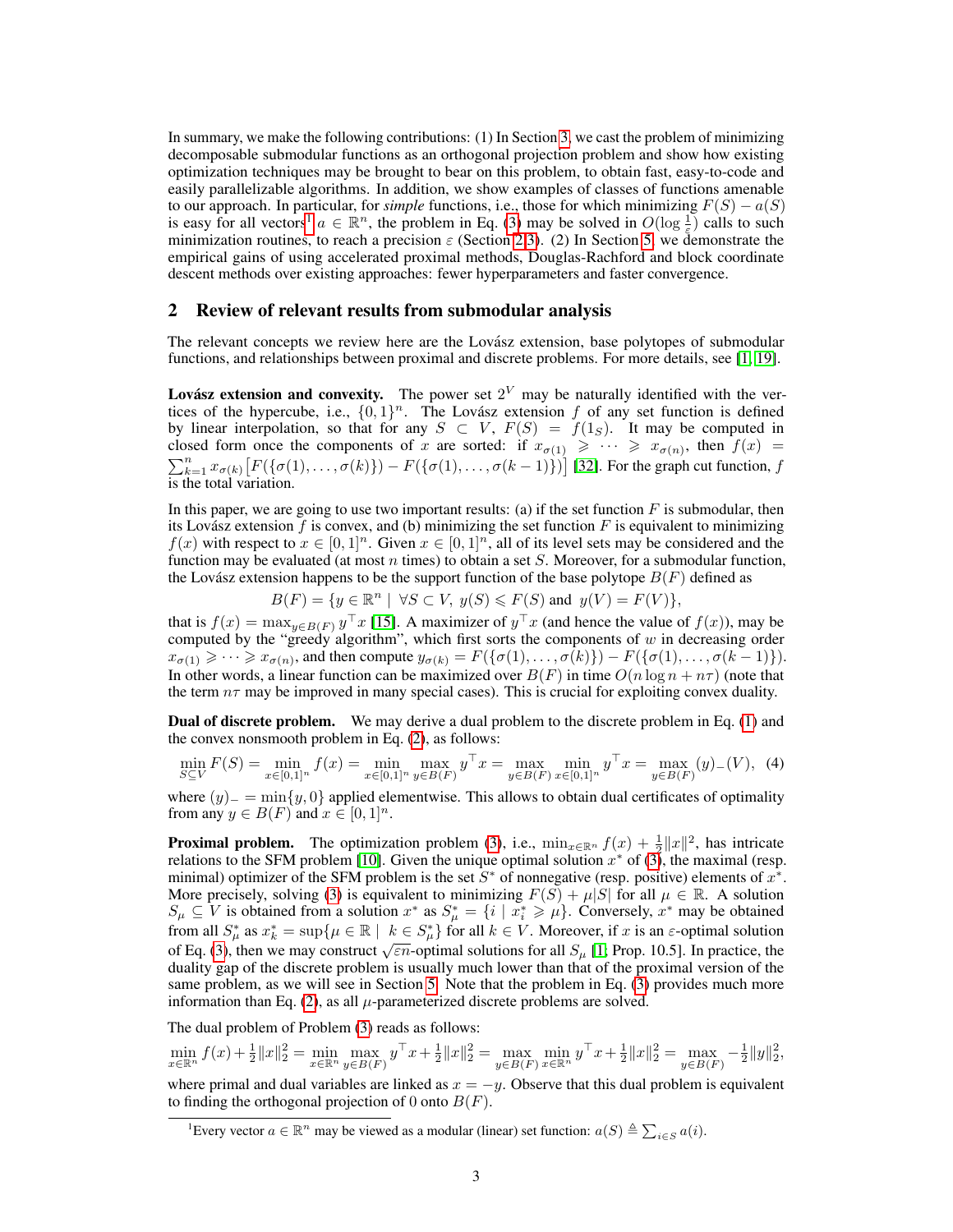Divide-and-conquer strategies for the proximal problems. Given a solution  $x^*$  of the proximal problem, we have seen how to get  $S^*_{\mu}$  for any  $\mu$  by simply thresholding  $x^*$  at  $\mu$ . Conversely, one can recover  $x^*$  exactly from at most n well-chosen values of  $\mu$ . A known divide-and-conquer strategy [19, 21] hinges upon the fact that for any  $\mu$ , one can easily see which components of  $x^*$  are greater or smaller than  $\mu$  by computing  $S^*_{\mu}$ . The resulting algorithm makes  $O(n)$  calls to the submodular function oracle. In [25], we extend an alternative approach by Tarjan et al. [42] for cuts to general submodular functions and obtain a solution to (3) up to precision  $\varepsilon$  in  $O(\min\{n, \log \frac{1}{\varepsilon}\})$  iterations. This result is particularly useful if our function  $F$  is a sum of functions for each of which by itself the SFM problem is easy. Beyond squared  $\ell_2$ -norms, our algorithm equally applies to computing all minimizers of  $f(x) + \sum_{j=1}^{p} h_j(x_j)$  for arbitrary smooth strictly convex functions  $h_j$ ,  $j = 1, ..., n$ .

#### 3 Decomposition of submodular functions

Following [28, 29, 38, 41], we assume that our function F may be decomposed as the sum  $F(S)$  =  $\sum_{j=1}^{r} F_j(S)$  of r "simple" functions. In this paper, by "simple" we mean functions G for which  $G(S) - a(S)$  can be minimized efficiently for all vectors  $a \in \mathbb{R}^n$  (more precisely, we require that  $S \mapsto G(S \cup T) - a(S)$  can be minimized efficiently over all subsets of  $V \setminus T$ , for any  $T \subseteq V$  and a). Efficiency may arise from the functional form of  $G$ , or from the fact that  $G$  has small support. For such functions, Problems (1) and (3) become

$$
\min_{S \subseteq V} \sum_{j=1}^{r} F_j(S) = \min_{x \in [0,1]^n} \sum_{j=1}^{r} f_j(x) \qquad \min_{x \in \mathbb{R}^n} \sum_{j=1}^{r} f_j(x) + \frac{1}{2} \|x\|_2^2. \tag{5}
$$

The key to the algorithms presented here is to be able to minimize  $\frac{1}{2}||x-z||_2^2 + f_j(x)$ , or equivalently, to orthogonally project z onto  $B(F_j)$ :  $\min \frac{1}{2} ||y - z||_2^2$  subject to  $y \in B(F_j)$ .

We next sketch some examples of functions  $F$  and their decompositions into simple functions  $F_i$ . As shown at the end of Section 2, projecting onto  $B(F_i)$  is easy as soon as the corresponding submodular minimization problems are easy. Here we outline some cases for which specialized fast algorithms are known.

Graph cuts. A widely used class of submodular functions are graph cuts. Graphs may be decomposed into substructures such as trees, simple paths or single edges. Message passing algorithms apply to trees, while the proximal problem for paths is very efficiently solved by [2]. For single edges, it is solvable in closed form. Tree decompositions are common in graphical models, whereas path decompositions are frequently used for TV problems [2].

Concave functions. Another important class of submodular functions is that of concave functions of cardinality, i.e.,  $F_i(S) = h(|S|)$  for a concave function h. Problem (3) for such functions may be solved in  $O(n \log n)$  time (see [18] and our appendix in [25]). Functions of this class have been used in [24, 27, 41]. Such functions also include covering functions [41].

Hierarchical functions. Here, the ground set corresponds to the leaves of a rooted, undirected tree. Each node has a weight, and the cost of a set of nodes  $S \subseteq V$  is the sum of the weights of all nodes in the smallest subtree (including the root) that spans S. This class of functions too admits to solve the proximal problem in  $O(n \log n)$  time [22, 23, 26].

Small support. Any general, potentially slower algorithm such as the minimum-norm-point algorithm can be applied if the support of each  $F_j$  is only a small subset of the ground set.

#### 3.1 Dual decomposition of the nonsmooth problem

We first review existing dual decomposition techniques for the nonsmooth problem (1). We always assume that  $F = \sum_{j=1}^{r} F_j$ , and define  $\mathcal{H}^r := \prod_{j=1}^{r} \mathbb{R}^n \simeq \mathbb{R}^{n \times r}$ . We follow [29] to derive a dual formulation (see appendix in [25]):

**Lemma 1.** The dual of Problem (1) may be written in terms of variables  $\lambda_1, \ldots, \lambda_r \in \mathbb{R}^n$  as

$$
\max \sum_{j=1}^{r} g_j(\lambda_j) \qquad s.t. \quad \lambda \in \left\{ (\lambda_1, \dots, \lambda_r) \in \mathcal{H}^r \mid \sum_{j=1}^{r} \lambda_j = 0 \right\} \tag{6}
$$

*where*  $g_i(\lambda_i) = \min_{S \subset V} F_i(S) - \lambda_i(S)$  *is a nonsmooth concave function.* 

The dual is the maximization of a nonsmooth concave function over a convex set, onto which it is easy to project: the projection of a vector y has j-th block equal to  $y_j - \frac{1}{r} \sum_{k=1}^r y_k$ . Moreover, in our setup, functions  $g_j$  and their subgradients may be computed efficiently through SFM.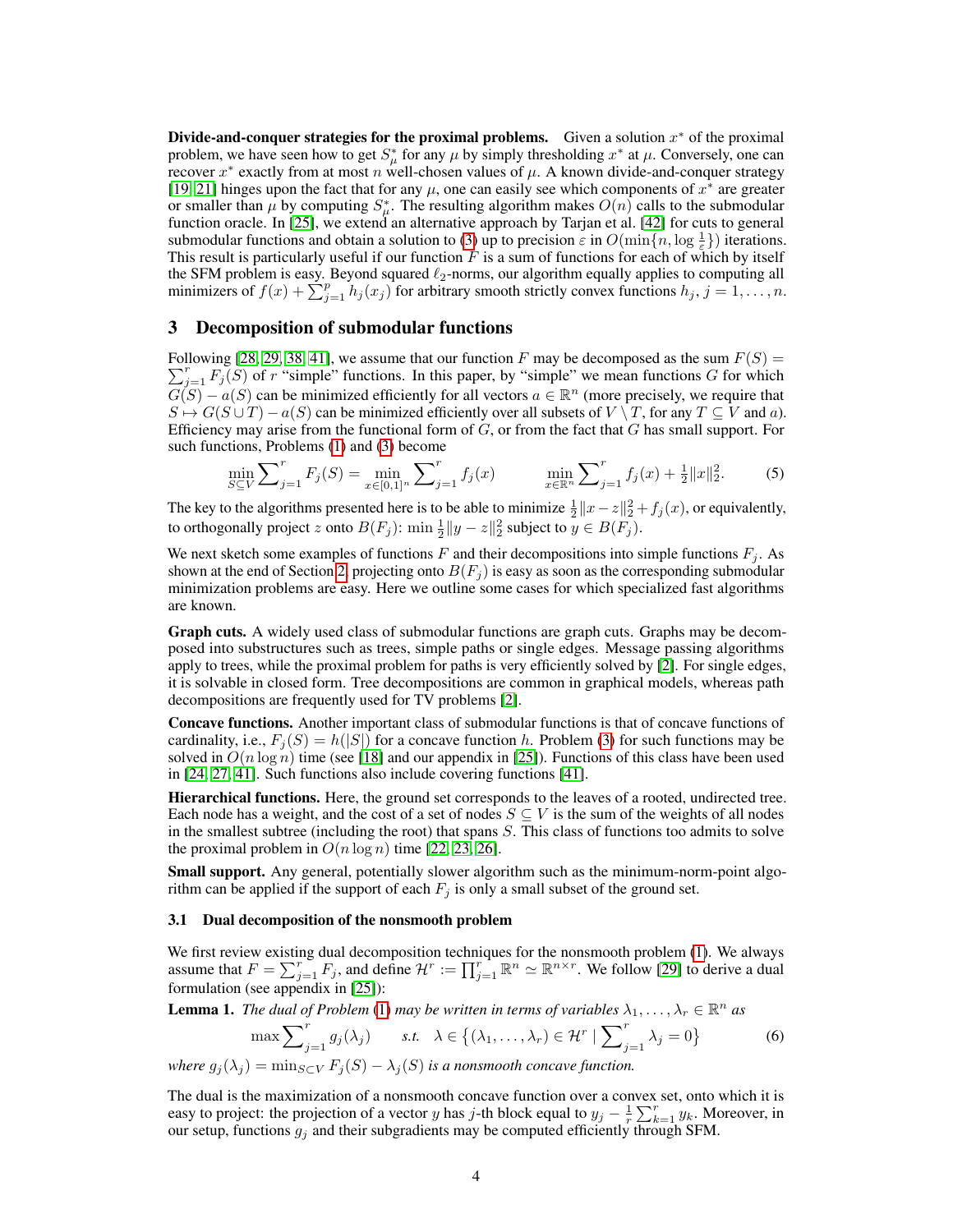We consider several existing alternatives for the minimization of  $f(x)$  on  $x \in [0,1]^n$ , most of which use Lemma 1. Computing subgradients for any  $f_i$  means calling the greedy algorithm, which runs in time  $O(n \log n)$ . All of the following algorithms require the tuning of an appropriate step size.

Primal subgradient descent (primal-sgd): Agnostic to any decomposition properties, we may apply a standard simple subgradient method to f. A subgradient of f may be obtained from the subgradients of the components  $f_j$ . This algorithm converges at rate  $O(1/\sqrt{t})$ .

**Dual subgradient descent (dual-sgd)** [29]: Applying a subgradient method to the nonsmooth dual in Lemma 1 leads to a convergence rate of  $O(1/\sqrt{t})$ . Computing a subgradient requires minimizing the submodular functions  $F_i$  individually. In simulations, following [29], we consider a step-size rule similar to Polyak's rule (dual-sgd-P) [6], as well as a decaying step-size (dual-sgd-F), and use discrete optimization for all  $F_i$ .

Primal smoothing (primal-smooth) [41]: The nonsmooth primal may be smoothed in several ways by smoothing the  $f_j$  individually; one example is  $\tilde{f}_j^{\varepsilon}(x_j) = \max_{y_j \in B(F_j)} y_j^{\top} x_j - \frac{\varepsilon}{2} ||y_j||^2$ . This leads to a function that is  $(1/\varepsilon)$ -smooth. Computing  $\tilde{f}_j^{\varepsilon}$  means solving the proximal problem for  $F_j$ . The convergence rate is  $O(1/t)$ , but, apart from step size which may be set relatively easily, the smoothing constant  $\varepsilon$  needs to be defined.

Dual smoothing (dual-smooth): Instead of the primal, the dual (6) may be smoothed, e.g., by entropy [8, 38] applied to each  $g_j$  as  $\tilde{g}_j^{\varepsilon}(\lambda_j) = \min_{x \in [0,1]^n} f_j(x) + \varepsilon h(x)$  where  $h(x)$  is a negative entropy. Again, the convergence rate is  $O(1/t)$  but there are two free parameters (in particular the smoothing constant  $\varepsilon$  which is hard to tune). This method too requires solving proximal problems for all  $F_i$  in each iteration.

Dual smoothing with entropy also admits coordinate descent methods [34] that exploit the decomposition, but we do not compare to those here.

#### 3.2 Dual decomposition methods for proximal problems

We may also consider Eq. (3) and first derive a dual problem using the same technique as in Section 3.1. Lemma 2 (proved in the appendix in [25]) formally presents our dual formulation as a best approximation problem. The primal variable can be recovered as  $x = -\sum_j y_j$ .

Lemma 2. *The dual of Eq. (3) may be written as the* best approximation problem

$$
\min_{\lambda, y} \quad \|y - \lambda\|_2^2 \qquad \text{s.t. } \lambda \in \left\{ (\lambda_1, \dots, \lambda_r) \in \mathcal{H}^r \mid \sum_{j=1}^r \lambda_j = 0 \right\}, \qquad y \in \prod_{j=1}^r B(F_j). \tag{7}
$$

We can actually eliminate the  $\lambda_j$  and obtain the simpler looking dual problem

$$
\max_{y} -\frac{1}{2} \left\| \sum_{j=1}^{r} y_j \right\|_2^2 \quad \text{s.t.} \quad y_j \in B(F_j), \ j \in \{1, \dots, r\}
$$
 (8)

Such a dual was also used in [40]. In Section 5, we will see the effect of solving one of these duals or the other. For the simpler dual (8) the case  $r = 2$  is of special interest; it reads

$$
\max_{y_1 \in B(F_1), y_2 \in B(F_2)} -\frac{1}{2} \|y_1 + y_2\|_2^2 \iff \min_{y_1 \in B(F_1), -y_2 \in -B(F_2)} \|y_1 - (-y_2)\|_2. \tag{9}
$$

We write problem (9) in this suggestive form to highlight its key geometric structure: it is, like (7), a *best approximation problem*: i.e., the problem of finding the closest point between the polytopes  $B(F_1)$  and  $-B(F_2)$ . Notice, however, that (7) is very different from (9)—the former operates in a product space while the latter does not, a difference that can have impact in practice (see Section 5). We are now ready to present algorithms that exploit our dual formulations.

#### 4 Algorithms

We describe a few competing methods for solving our smooth dual formulations. We describe the details for the special 2-block case (9); the same arguments apply to the block dual from Lemma 2.

#### 4.1 Block coordinate descent or proximal-Dykstra

Perhaps the simplest approach to solving (9) (viewed as a minimization problem) is to use a block coordinate descent (BCD) procedure, which in this case performs the alternating projections:

$$
y_1^{k+1} \leftarrow \operatorname{argmin}_{y_1 \in B(F_1)} \|y_1 - (-y_2^k)\|_2^2; \qquad y_2^{k+1} \leftarrow \operatorname{argmin}_{y_2 \in B(F_2)} \|y_2 - (-y_1^{k+1})\|_2. \tag{10}
$$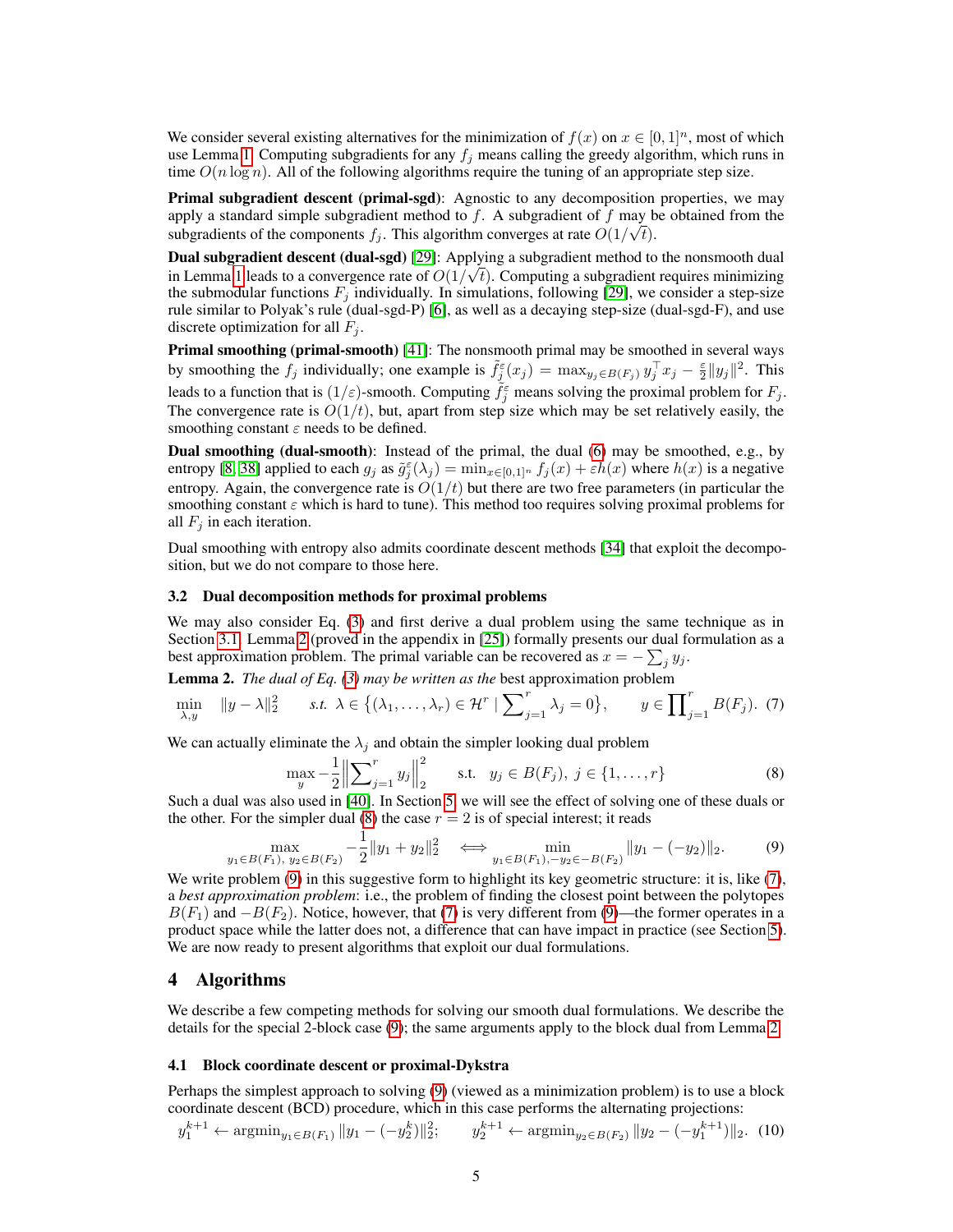The iterations for solving (8) are analogous. This BCD method (applied to (9)) is equivalent to applying the so-called proximal-Dykstra method [12] to the primal problem. This may be seen by comparing the iterates. Notice that the BCD iteration (10) is nothing but alternating projections onto the convex polyhedra  $B(F_1)$  and  $B(F_2)$ . There exists a large body of literature studying method of alternating projections—we refer the interested reader to the monograph [13] for further details.

However, despite its attractive simplicity, it is known that BCD (in its alternating projections form), can converge arbitrarily slowly [4] depending on the relative orientation of the convex sets onto which one projects. Thus, we turn to a potentially more effective method.

#### 4.2 Douglas-Rachford splitting

The Douglas-Rachford (DR) splitting method [14] includes algorithms like ADMM as a special case [12]. It avoids the slowdowns alluded to above by replacing alternating projections with alternating "reflections". Formally, DR applies to convex problems of the form [3, 12]

$$
\min_x \quad \phi_1(x) + \phi_2(x), \tag{11}
$$

subject to the qualification ri(dom  $\phi_1$ ) ∩ ri(dom  $\phi_2$ )  $\neq \emptyset$ . To solve (11), DR starts with some  $z_0$ , and performs the three-step iteration (for  $k \geq 0$ ):

1. 
$$
x_k = \text{prox}_{\phi_2}(z_k);
$$
 2.  $v_k = \text{prox}_{\phi_1}(2x_k - z_k);$  3.  $z_{k+1} = z_k + \gamma_k(v_k - z_k),$  (12)

where  $\gamma_k \in [0,2]$  is a sequence of scalars that satisfy  $\sum_k \gamma_k(2-\gamma_k) = \infty$ . The sequence  $\{x_k\}$ produced by iteration (12) can be shown to converge to a solution of (11) [3; Thm. 25.6].

Introducing the *reflection operator*

$$
R_{\phi} := 2 \operatorname{prox}_{\phi} - I,
$$

and setting  $\gamma_k = 1$ , the DR iteration (12) may be written in a more symmetric form as

$$
x_k = \text{prox}_{\phi_2}(z_k), \qquad z_{k+1} = \frac{1}{2}[R_{\phi_1}R_{\phi_2} + 1]z_k, \quad k \ge 0. \tag{13}
$$

Applying DR to the duals (7) or (9), requires first putting them in the form (11), either by introducing extra variables or by going back to the primal, which is unnecessary. This is where the special structure of our dual problem proves crucial, a recognition that is subtle yet remarkably important.

Instead of applying DR to (9), consider the closely related problem

$$
\min_{y} \quad \delta_1(y) + \delta_2^-(y),\tag{14}
$$

where  $\delta_1$ ,  $\delta_2^-$  are indicator functions for  $B(F_1)$  and  $-B(F_2)$ , respectively. Applying DR directly to (14) does not work because usually ri(dom  $\delta_1$ ) ∩ ri(dom  $\delta_2$ ) = ∅. Indeed, applying DR to (14) generates iterates that diverge to infinity [4; Thm. 3.13(ii)]. Fortunately, even though the DR iterates for (14) may diverge, Bauschke et al. [4] show how to extract convergent sequences from these iterates, which actually solve the corresponding best approximation problem; for us this is nothing but the dual (9) that we wanted to solve in the first place. Theorem 3, which is a simplified version of [4; Thm. 3.13], formalizes the above discussion.

**Theorem 3.** *[4]* Let A and B be nonempty polyhedral convex sets. Let  $\Pi_A$  ( $\Pi_B$ ) denote orthogonal *projection onto*  $A(\mathcal{B})$ *, and let*  $R_A := 2\Pi_A - I$  *(similarly*  $R_B$ *) be the corresponding reflection operator. Let*  $\{z_k\}$  *be the sequence generated by the DR method* (13) *applied to* (14)*. If*  $\overline{A} \cap B \neq \emptyset$ , *then*  $\{z_k\}_{k\geq 0}$  *converges weakly to a fixed-point of the operator*  $T := \frac{1}{2}[R_A R_B + I]$ *; otherwise*  $||z_k||_2 \to \infty$ . The sequences  $\{x_k\}$  and  $\{\Pi_\mathcal{A}\Pi_\mathcal{B} z_k\}$  are bounded; the weak cluster points of either of *the two sequences*

$$
\{(\Pi_{\mathcal{A}}R_{\mathcal{B}}z_k, x_k)\}_{k\geq 0} \quad \{(\Pi_{\mathcal{A}}x_k, x_k)\}_{k\geq 0},\tag{15}
$$

*are solutions best approximation problem*  $\min_{a,b} ||a-b||$  *such that*  $a \in \mathcal{A}$  *and*  $b \in \mathcal{B}$ *.* 

The key consequence of Theorem 3 is that we can apply DR with impunity to (14), and extract from its iterates the optimal solution to problem (9) (from which recovering the primal is trivial). The most important feature of solving the dual (9) in this way is that absolutely no stepsize tuning is required, making the method very practical and user friendly.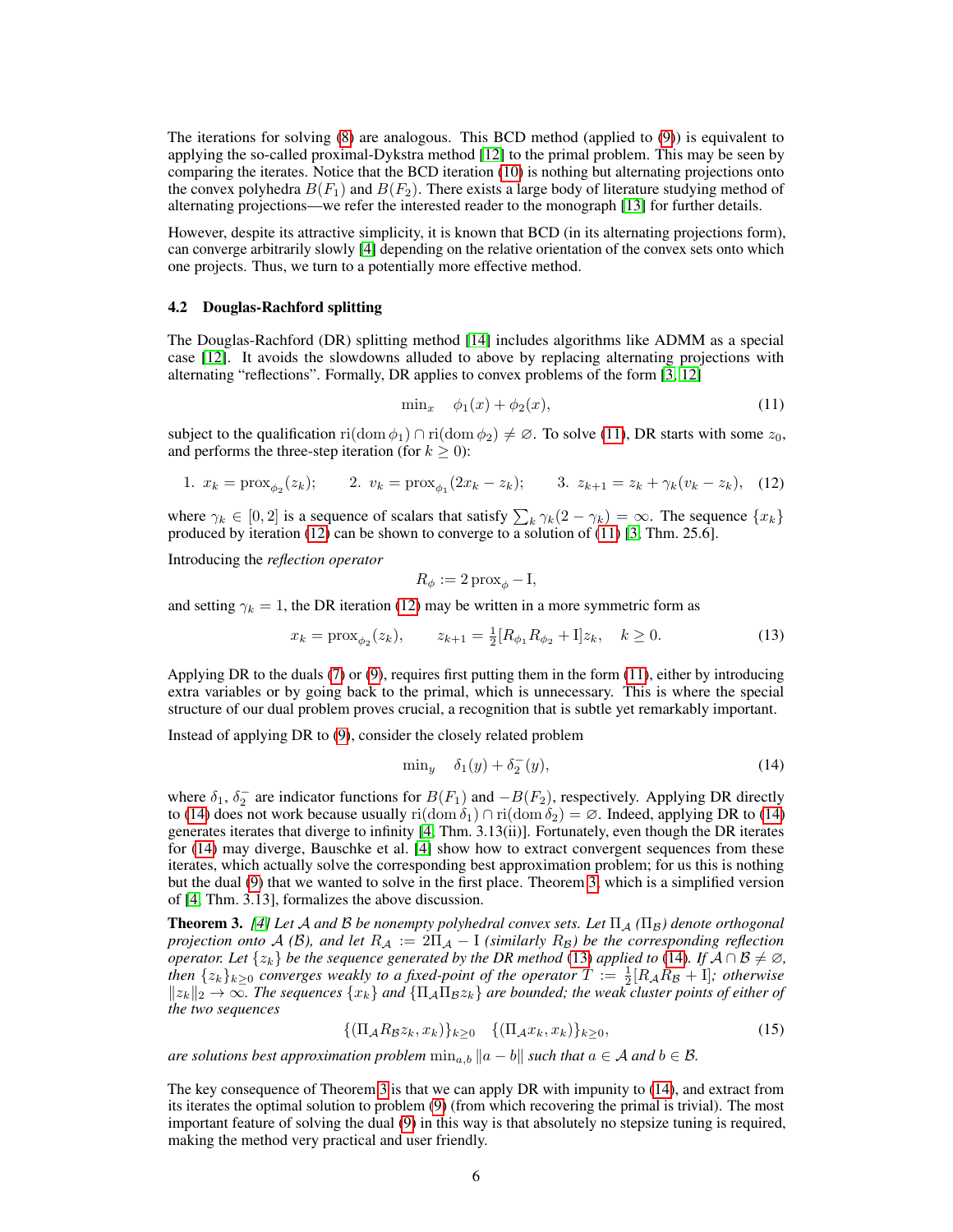

Figure 1: Segmentation results for the slowest and fastest projection method, with smooth ( $\nu_s$ ) and discrete  $(\nu_d)$  duality gaps. Note how the background noise disappears only for small duality gaps.

# 5 Experiments

We empirically compare the proposed projection methods<sup>2</sup> to the (smoothed) subgradient methods discussed in Section 3.1. For solving the proximal problem, we apply block coordinate descent (BCD) and Douglas-Rachford (DR) to Problem (8) if applicable, and also to (7) (BCD-para, DR-para). In addition, we use acceleration to solve (8) or (9) [5]. The main iteration cost of all methods except for the primal subgradient method is the orthogonal projection onto polytopes  $B(F_i)$ . The primal subgradient method uses the greedy algorithm in each iteration, which runs in  $O(n \log n)$ . However, as we will see, its convergence is so slow to counteract any benefit that may arise from not using projections. We do not include Frank-Wolfe methods here, since FW is equivalent to a subgradient descent on the primal and converges correspondingly slowly.

As benchmark problems, we use (i) graph cut problems for segmentation, or MAP inference in a 4-neighborhood grid-structured MRF, and (ii) concave functions similar to [41], but together with graph cut functions. The functions in (i) decompose as sums over vertical and horizontal paths. All horizontal paths are independent and can be solved together in parallel, and similarly all vertical paths. The functions in (ii) are constructed by extracting regions  $R_i$  via superpixels and, for each  $R_j$ , defining the function  $F_j(S) = |S||R_j \setminus S|$ . We use 200 and 500 regions. The problems have size 640  $\times$  427. Hence, for (i) we have  $r = 640 + 427$  (but solve it as  $r = 2$ ) and for (ii)  $r = 640 + 427 + 500$  (solved as  $r = 3$ ). More details and experimental results may be found in [25].

**Two functions**  $(r = 2)$ . Figure 2 shows the duality gaps for the discrete and smooth (where applicable) problems for two instances of segmentation problems. The algorithms working with the proximal problems are much faster than the ones directly solving the nonsmooth problem. In particular DR converges extremely fast, faster even than BCD which is known to be a state-of-the-art algorithms for this problem [2]. This, in itself, is a new insight for solving TV. If we aim for parallel methods, then again DR outperforms BCD. Figure 3 (right) shows the speedup gained from parallel processing. Using 8 cores, we obtain a 5-fold speed-up. We also see that the discrete gap shrinks faster than the smooth gap, i.e., the optimal discrete solution does not require to solve the smooth problem to extremely high accuracy. Figure 1 illustrates example results for different gaps.

**More functions**  $(r > 2)$ . Figure 3 shows example results for four problems of sums of concave and cut functions. Here, we can only run DR-para. Overall, BCD, DR-para and the accelerated gradient method perform very well.

In summary, our experiments suggest that projection methods can be extremely useful for solving the combinatorial submodular minimization problem. Of the tested methods, DR, cyclic BCD and accelerated gradient perform very well. For parallelism, applying DR on (9) converges much faster than BCD on the same problem. Moreover, in terms of running times, running the DR method with a mixed Matlab/C implementation until convergence on a single core is only 3-8 times slower than the optimized efficient C code of [7], and only 2-4 times on 2 cores. These numbers should be read while considering that, unlike [7], the projection methods naturally lead to parallel implementations, and are able to integrate a large variety of functions.

# 6 Conclusion

We have presented a novel approach to submodular function minimization based on the equivalence with a best approximation problem. The use of reflection methods avoids any hyperparameters and reduce the number of iterations significantly, suggesting the suitability of reflection methods

<sup>2</sup>Code and data corresponding to this paper are available at *https://sites.google.com/site/mloptstat/drsubmod*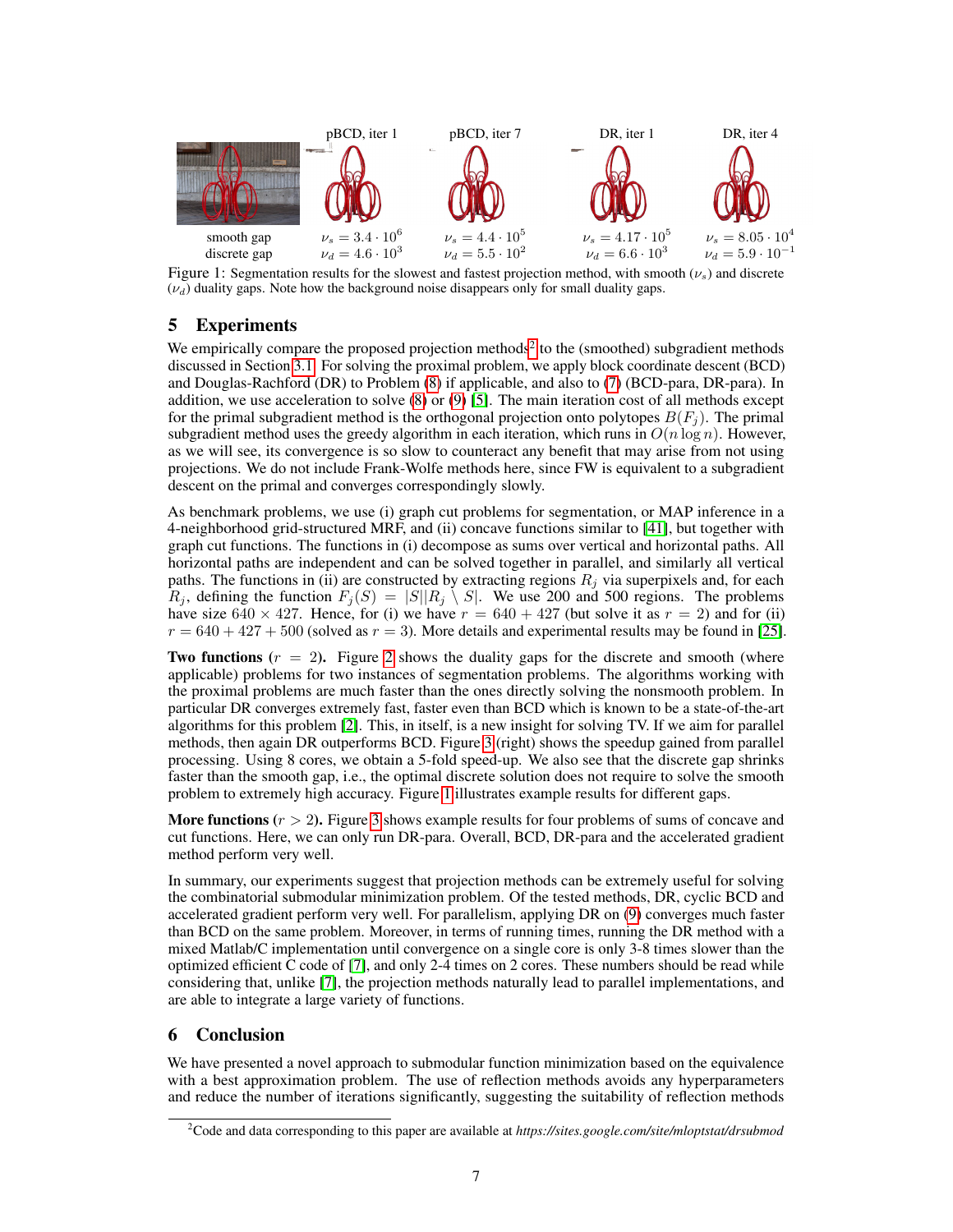

Figure 2: Comparison of convergence behaviors. Left: discrete duality gaps for various optimization schemes for the nonsmooth problem, from 1 to 1000 iterations. Middle: discrete duality gaps for various optimization schemes for the smooth problem, from 1 to 100 iterations. Right: corresponding continuous duality gaps. From top to bottom: two different images.



Figure 3: Left two plots: convergence behavior for graph cut plus concave functions. Right: Speedup due to parallel processing.

for combinatorial problems. Given the natural parallelization abilities of our approach, it would be interesting to perform detailed empirical comparisons with existing parallel implementations of graph cuts (e.g., [39]). Moreover, a generalization beyond submodular functions of the relationships between combinatorial optimization problems and convex problems would enable the application of our framework to other common situations such as multiple labels (see, e.g., [29]).

**Acknowledgments.** This research was in part funded by the Office of Naval Research under contract/grant number N00014-11-1-0688, by NSF CISE Expeditions award CCF-1139158, by DARPA XData Award FA8750- 12-2-0331, and the European Research Council (SIERRA project), as well as gifts from Amazon Web Services, Google, SAP, Blue Goji, Cisco, Clearstory Data, Cloudera, Ericsson, Facebook, General Electric, Hortonworks, Intel, Microsoft, NetApp, Oracle, Samsung, Splunk, VMware and Yahoo!.

## References

- [1] F. Bach. Learning with submodular functions: A convex optimization perspective. *Arxiv preprint arXiv:1111.6453v2*, 2013.
- [2] A. Barbero and S. Sra. Fast Newton-type methods for total variation regularization. In *ICML*, 2011.
- [3] H. H. Bauschke and P. L. Combettes. *Convex Analysis and Monotone Operator Theory in Hilbert Spaces*. Springer, 2011.
- [4] H. H. Bauschke, P. L. Combettes, and D. R. Luke. Finding best approximation pairs relative to two closed convex sets in Hilbert spaces. *J. Approx. Theory*, 127(2):178–192, 2004.
- [5] A. Beck and M. Teboulle. A fast iterative shrinkage-thresholding algorithm for linear inverse problems. *SIAM Journal on Imaging Sciences*, 2(1):183–202, 2009.